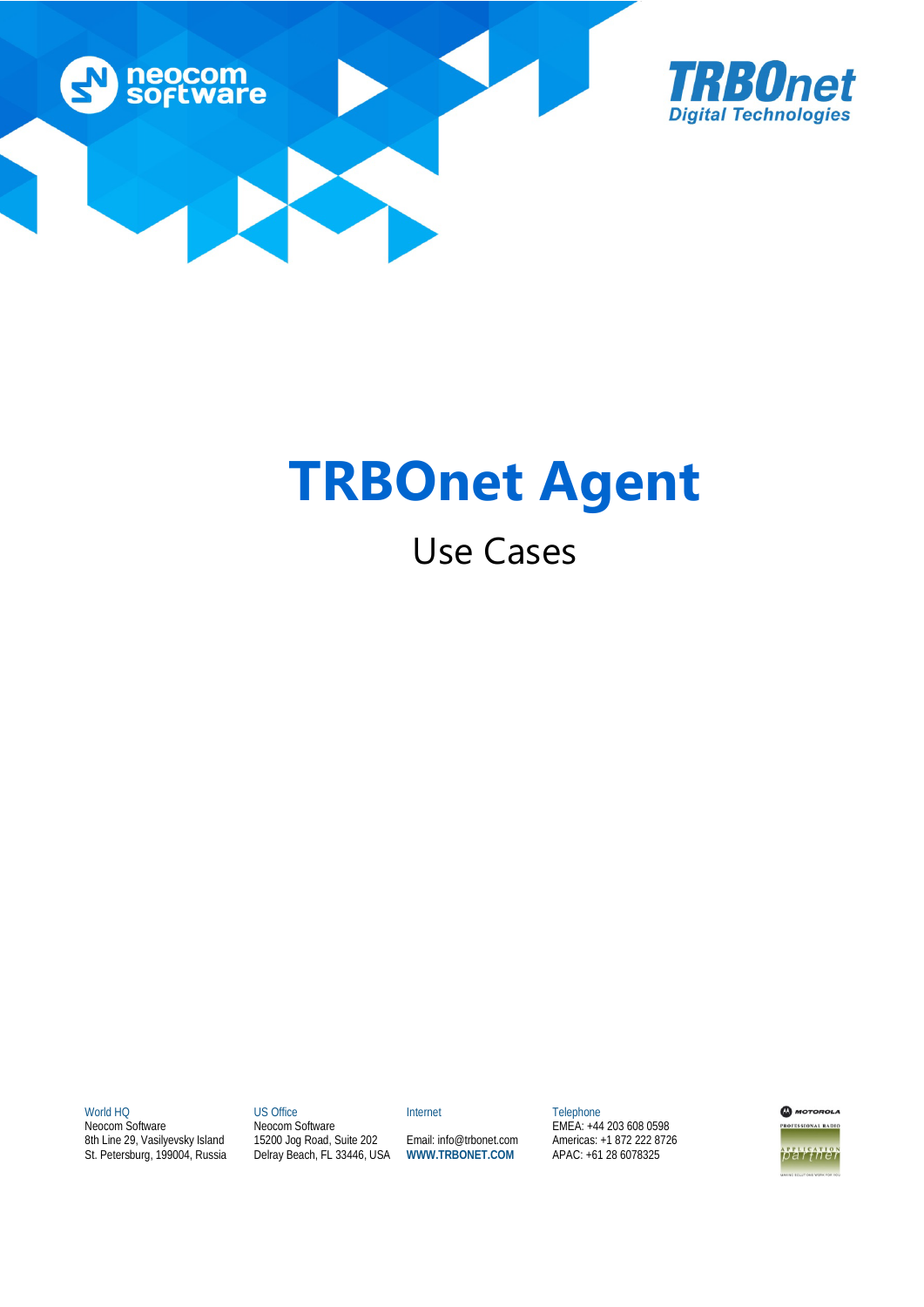## **Notices**

This document is for informational purposes only. Neocom Software offers no warranties, express or implied, in this document.

Neocom and the Neocom logo, TRBOnet and the TRBOnet logo are either registered trademarks or trademarks of Neocom Software, Ltd.

MOTOROLA, MOTO, MOTOROLA SOLUTIONS and the Stylized M logo are trademarks or registered trademarks of Motorola Trademark Holdings, LLC.

Intellectual property rights protect the voice coding technology embodied in this product including patent rights, copyrights and trade secrets of Digital Voice Systems, Inc. This voice coding technology is licensed solely for use within this communications equipment. U.S. Pat. Nos. 6,199,037, 5,870,405, 5,754,974, 5,664,051, 5,630,011, 5,517,511, 5,491,772, 5,247,579, 5,226,108, 5,226,084, 5,216,747 and 5,081,681.

Microsoft, Windows, SQL Server and the .NET logo are either registered trademarks or trademarks of Microsoft Corporation in the United States and/or other jurisdictions.

Other product or company names mentioned herein may be trademarks of their respective owners.

© 2017 by Neocom Software, Ltd. All rights reserved.

This document was last revised on November 15, 2017.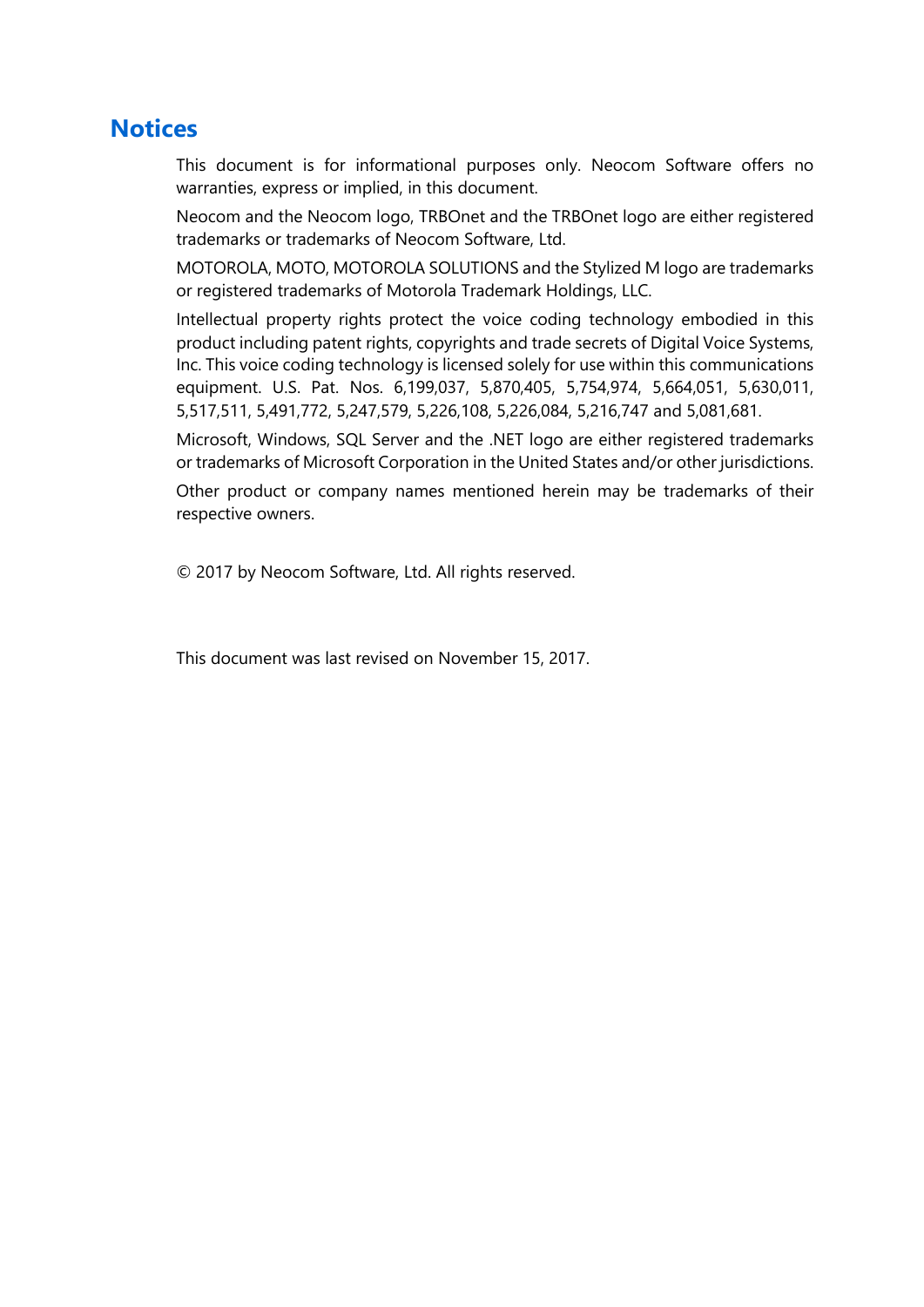

## **Contents**

| 2   |  |  |
|-----|--|--|
| 21  |  |  |
| 2.2 |  |  |
| 2.3 |  |  |
|     |  |  |
|     |  |  |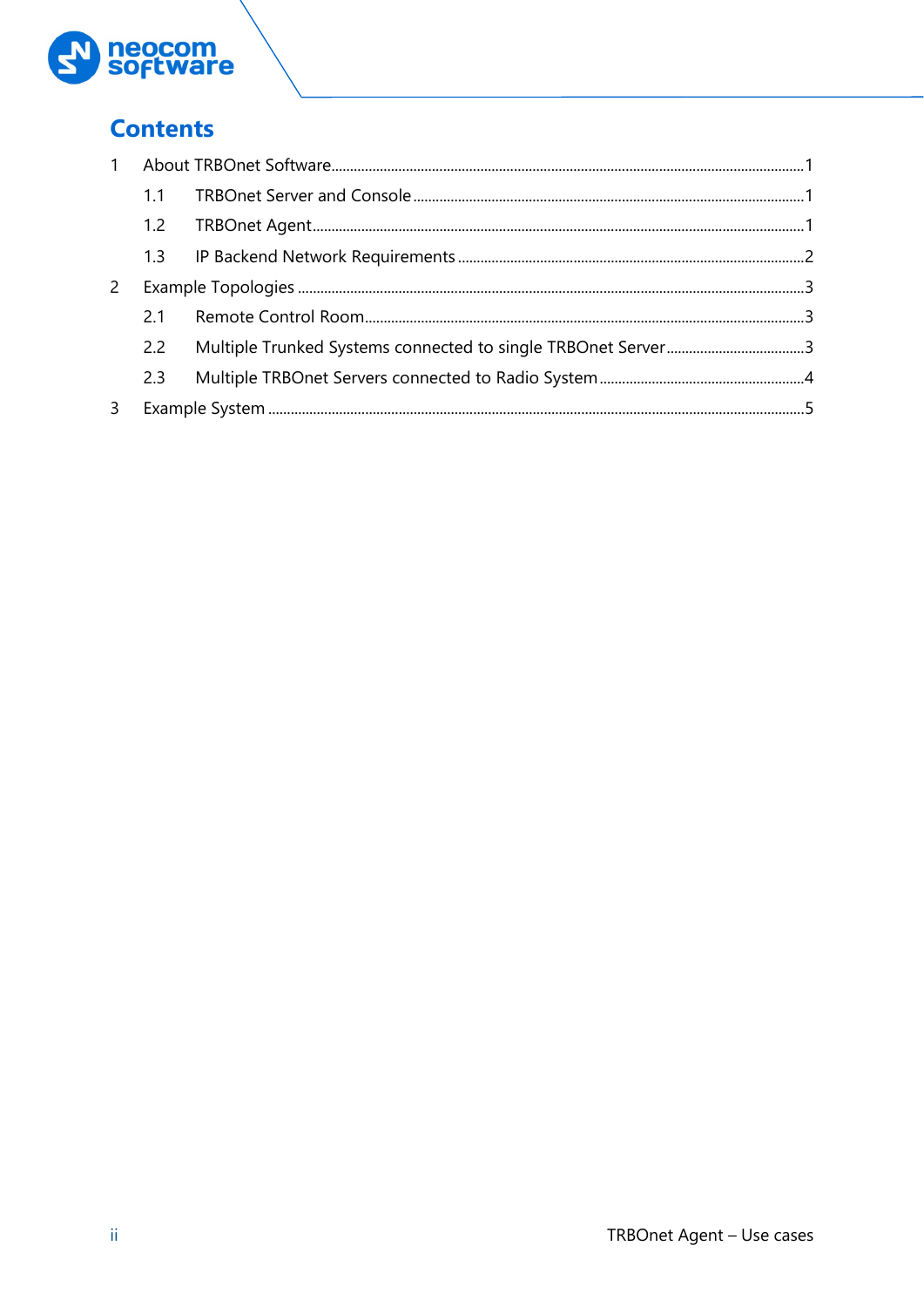

## <span id="page-3-0"></span>**1 About TRBOnet Software**

## <span id="page-3-1"></span>**1.1 TRBOnet Server and Console**

The TRBOnet software is designed as a client-server architecture, where **TRBOnet Server** is PC-based and runs as a Windows service on a network computer, stores data in an MS SQL database, and allows client connections from Web Consoles, Dispatch Consoles, and Mobile Clients. The TRBOnet service can be located on a dedicated remote PC, a local PC (along with the Dispatch Console), or on a virtual machine.

**TRBOnet Dispatch Console** is a PC-based voice dispatch and data application for MOTOTRBO professional digital two-way radio systems.

## <span id="page-3-2"></span>**1.2 TRBOnet Agent**

Software agents, such as **TRBOnet Agent**, can be connected to TRBOnet Server providing additional voice and data communications paths to and from remote sites. Such configurations can be used when radio equipment can't be connected directly to TRBOnet Server due to IP network limitations (see section [1.3, IP Backend](#page-4-1)  [Network Requirements\)](#page-4-1).

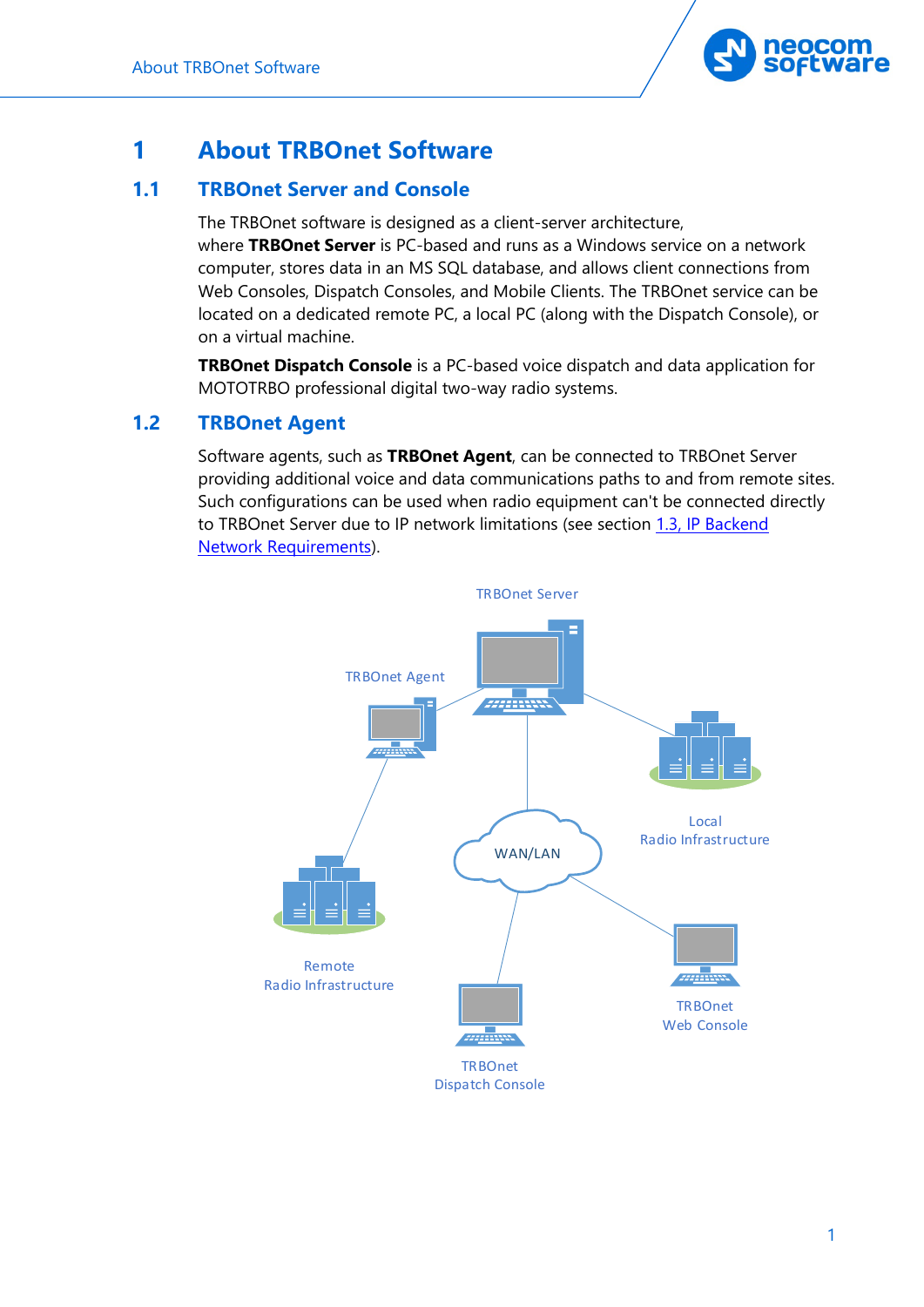

## <span id="page-4-1"></span><span id="page-4-0"></span>**1.3 IP Backend Network Requirements**

Before planning any IP connected MOTOTRBO system, read System Planner (chapter 4.6.3.2 Characteristics of Backend Network).

#### • **Delay/Latency**

The amount of time it takes for voice to leave the source repeater and arrive at the destination repeater. The delay should be less than 60 ms. It can be up to 90 ms, but requires changes in CPS for both radio units and repeaters.

• **Jitter**

The variation of the packet inter-arrival time. It should be less than 60 ms.

• **Packet Loss**

In the case of voice, the ongoing call ends if six consecutive packets do not arrive within 60 ms of their expected arrival time. In the case of data, the repeater waits for the expected number of packets (as per the data header) before ending the call.

#### • **Bandwidth**

Refer to System Planner for bandwidth calculations, but roughly, it requires 96 kbps for each repeater connection and should be summed up for all repeaters.

If the IP backend network does not satisfy MOTOTRBO requirements, it will degrade audio quality significantly, including dropped voice calls.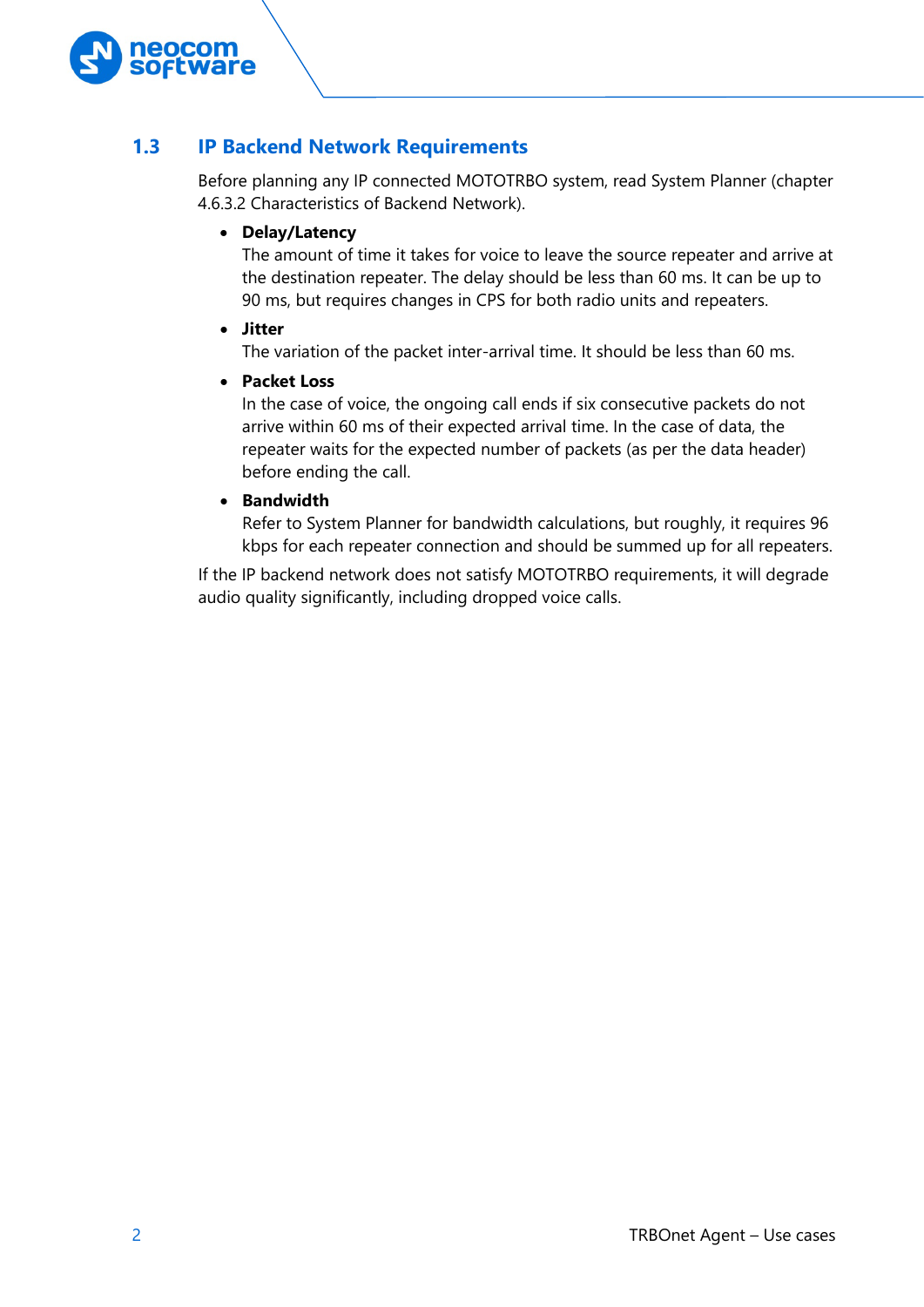

## <span id="page-5-0"></span>**2 Example Topologies**

## <span id="page-5-1"></span>**2.1 Remote Control Room**

This configuration can be used when TRBOnet Server and a MOTOTRBO radio system are located away from each other being connected via VSAT satellite communications. Such a configuration allows latencies between Server and Agent of up to 3000 msec.



## <span id="page-5-2"></span>**2.2 Multiple Trunked Systems connected to single TRBOnet Server**

Since one MNIS service can be connected to one trunked system, and only one MNIS service can run on one PC (either virtual or physical), TRBOnet Agents can be used when multiple trunked systems (CP or LCP) are connected to a single TRBOnet Server.

In addition, private and group calls can be established between the radios through the server.

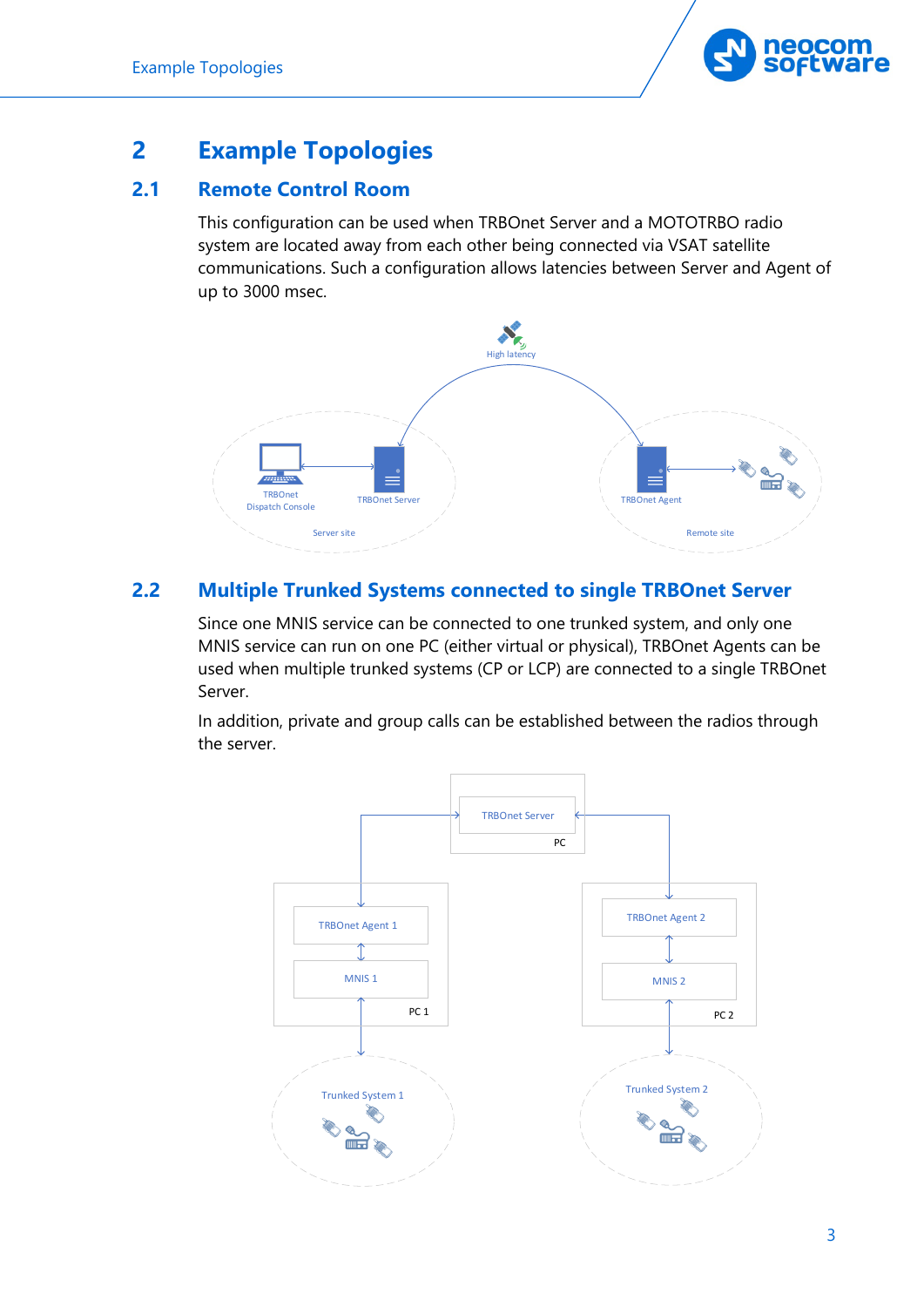

## <span id="page-6-0"></span>**2.3 Multiple TRBOnet Servers connected to Radio System**

This case is used when you want to connect multiple servers to a MOTOTRBO radio system.

Note that in the example below, TRBOnet Server 1 and TRBOnet Agent are running on the same PC (in this case, the server and agent can both be installed simultaneously, or the agent can be installed later on the same PC).

The second server (TRBOnet Server 2) is connected to Radio System 1 via TRBOnet Agent. Also note that in the example below, TRBOnet Dispatch Console 2 that is connected to TRBOnet Server 2 has access to both radio systems (Radio System 1 and Radio System 2).